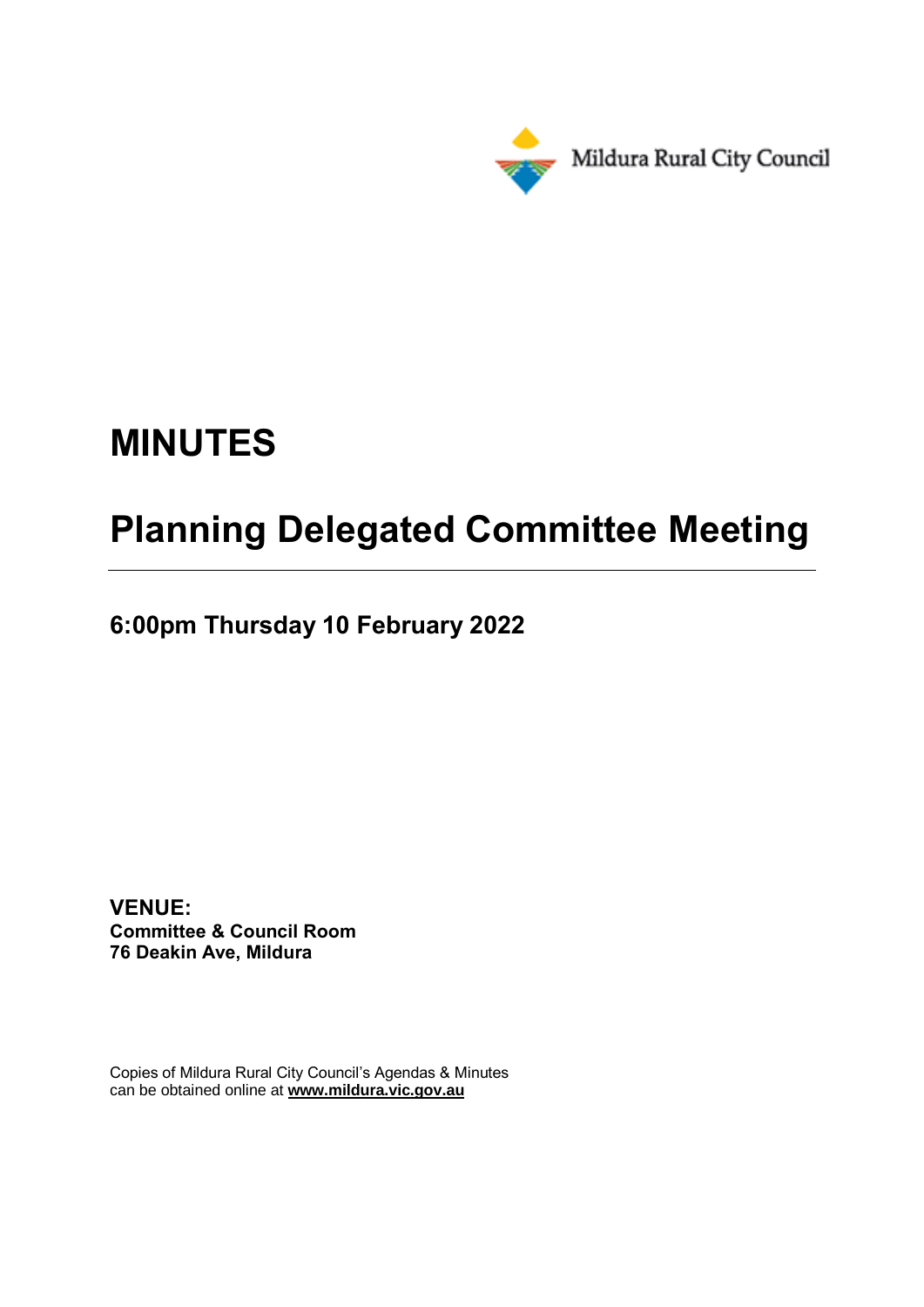## **INDEX**

| $\blacktriangleleft$ |     |                                                      |  |
|----------------------|-----|------------------------------------------------------|--|
| $\mathbf{2}$         |     |                                                      |  |
| $\mathbf{3}$         |     |                                                      |  |
| $\boldsymbol{4}$     |     |                                                      |  |
| 5                    |     |                                                      |  |
|                      | 5.1 | TWO LOT SUBDIVISION AND VARY CLAUSE (A) OF COVENANT  |  |
|                      | 5.2 | USE OF THE LAND FOR A WAREHOUSE (STOCKYARD PANELLING |  |
| 6                    |     |                                                      |  |
| 7                    |     |                                                      |  |

### **MARTIN HAWSON**

**ACTING CHIEF EXECUTIVE OFFICER**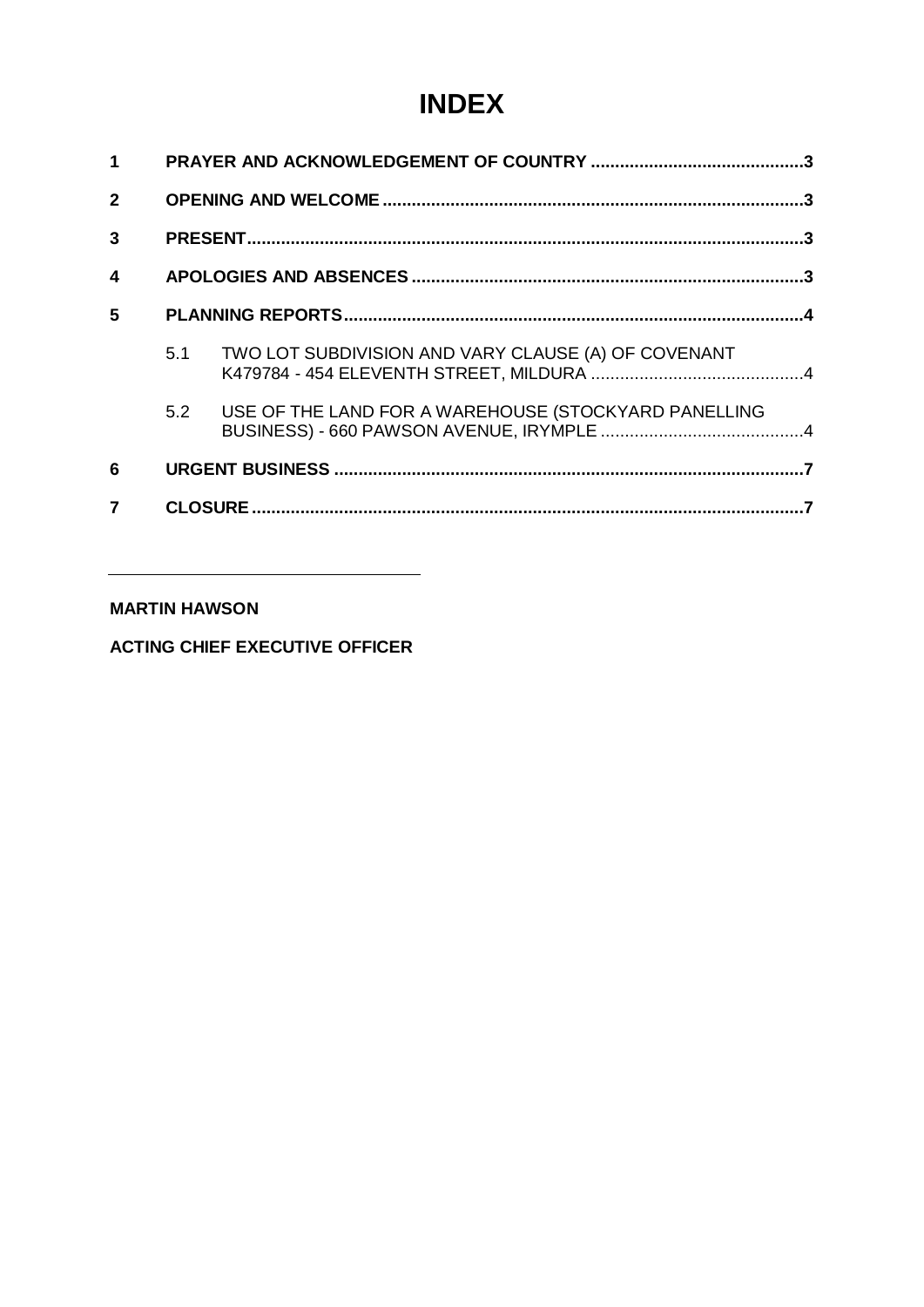## <span id="page-2-0"></span>**1 PRAYER AND ACKNOWLEDGEMENT OF COUNTRY**

The Mayor read the Council prayer and paid respects to the traditional land owners.

## <span id="page-2-1"></span>**2 OPENING AND WELCOME**

The Mayor welcomed Councillors, management, staff and members of the public viewing the live stream.

## <span id="page-2-2"></span>**3 PRESENT**

#### **Councillors**

Cr Liam Wood Mayor Cr Cyndi Power Deputy Mayor Cr Ian Arney Cr Stefano De Pieri Cr Helen Healy Cr Glenn Milne Cr Jason Modica Cr Jodi Reynolds

### **Officers**

Martin Hawson **Acting Chief Executive Officer** Mandy Whelan General Manager Development Chris Parham General Manager Corporate Larni Baird Manager Governance & Performance

## <span id="page-2-3"></span>**4 APOLOGIES AND ABSENCES**

*2022/0021*

**Moved: Cr Jason Modica Seconded: Cr Glenn Milne**

Council accepts the apology from the following Councillor:

Cr Mark Eckel

**CARRIED**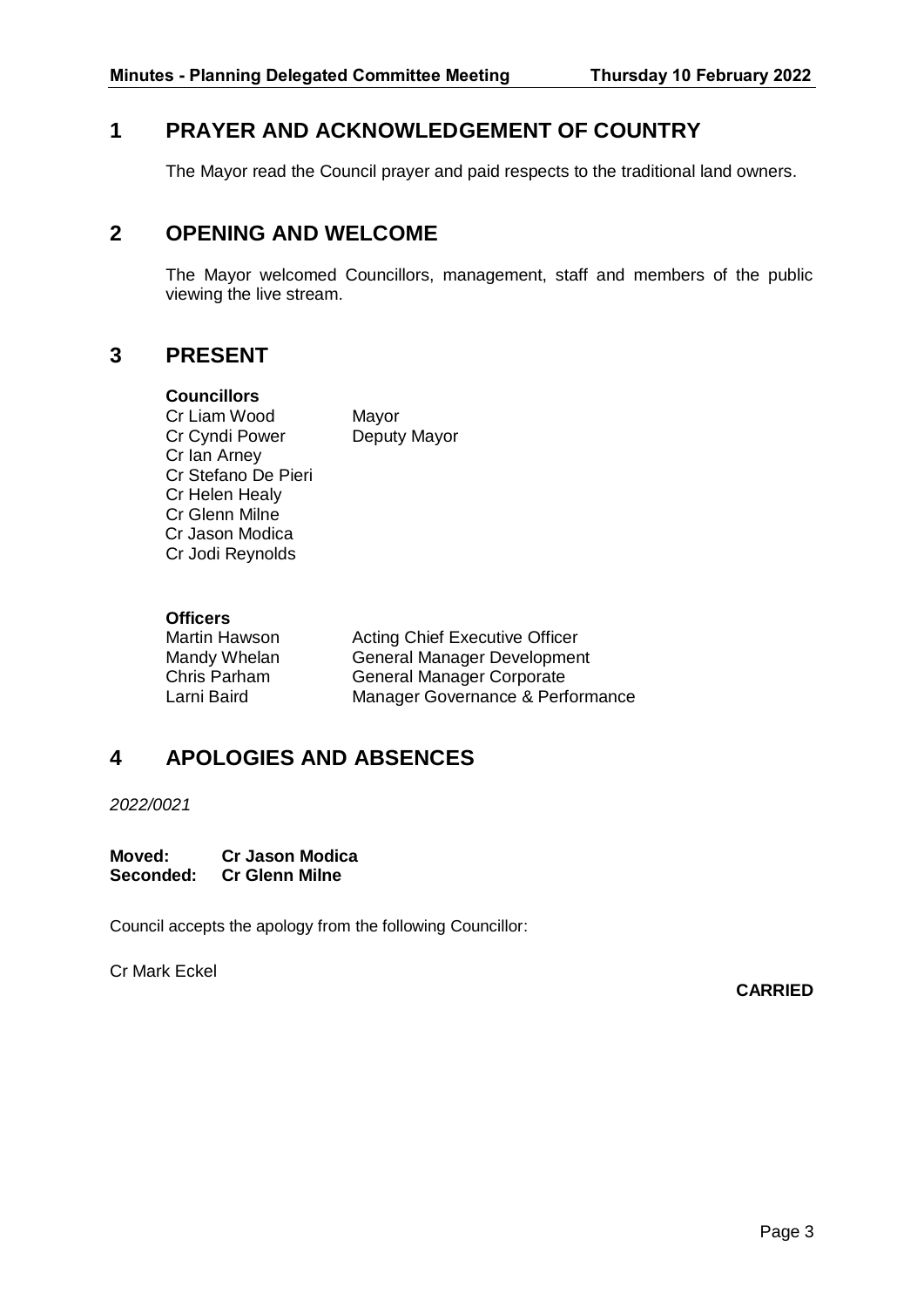## <span id="page-3-0"></span>**5 PLANNING REPORTS**

## <span id="page-3-1"></span>**5.1 TWO LOT SUBDIVISION AND VARY CLAUSE (A) OF COVENANT K479784 - 454 ELEVENTH STREET, MILDURA**

Please note that this Agenda item was withdrawn from Business.

## <span id="page-3-2"></span>**5.2 USE OF THE LAND FOR A WAREHOUSE (STOCKYARD PANELLING BUSINESS) - 660 PAWSON AVENUE, IRYMPLE**

#### **Summary**

| Date Received:               | 23 March 2021                                                 |                                    |  |
|------------------------------|---------------------------------------------------------------|------------------------------------|--|
|                              | (Application amended 29 October 2021)                         |                                    |  |
| Subject Property:            | 660 Pawson Avenue IRYMPLE                                     |                                    |  |
|                              | (Lot: 1 TP: 676639K)                                          |                                    |  |
| Proposed Use/Development:    | Use of the Land for a Warehouse (Stockyard Panelling          |                                    |  |
|                              | Business)                                                     |                                    |  |
| Zone:                        | Farming Zone                                                  |                                    |  |
| Overlays:                    | Nil                                                           |                                    |  |
| Applicant:                   | <b>James Golsworthy Consulting</b>                            |                                    |  |
| <b>Application Triggers:</b> | Clause $35.07-1$ – A permit is required for the use of the    |                                    |  |
|                              | land for a Warehouse                                          |                                    |  |
| <b>Relevant Provisions:</b>  | Clause 14.01-1S                                               | Protection of agricultural land    |  |
|                              | Clause 14.01-2S                                               | Sustainable agricultural land use  |  |
|                              | <b>Clause 14.02-3S</b>                                        | Protection of declared irrigation  |  |
|                              |                                                               | districts                          |  |
|                              | Clause 21.06-1                                                | Protection of rural land           |  |
|                              | Clause 21.08-1                                                | Agriculture                        |  |
|                              | <b>Clause 35.07</b>                                           | <b>Farming Zone</b>                |  |
|                              | <b>Clause 45.12</b>                                           | <b>Specific Controls Overlay</b>   |  |
|                              | <b>Clause 52.06</b>                                           | Car parking                        |  |
|                              | <b>Clause 65.01</b>                                           | Approval of an Application or Plan |  |
| <b>Objections Received:</b>  | Nil (one letter of support received for original application) |                                    |  |

The application seeks approval for the use of the land for a warehouse (stockyard panelling business) at 660 Pawson Avenue, Irymple.

The applicant stated the proposal will involve the use of an existing building on the site for the storage, assembly and distribution of stockyards and other pastoral equipment. The sales component will be undertaken via phone and internet (on-line) with the use of road transport for delivery to the customer.

The site contains a storage shed with internal offices constructed by the previous owner in 2014. At the time the use and development of the shed did not require planning permission given it was to be associated with the agricultural activity taking place on the land. The shed was fitted out and used as a dwelling without the appropriate planning and building permits with enforcement proceedings being undertaken in 2017 regarding the illegal dwelling use. The property was sold in 2019 to the current owner.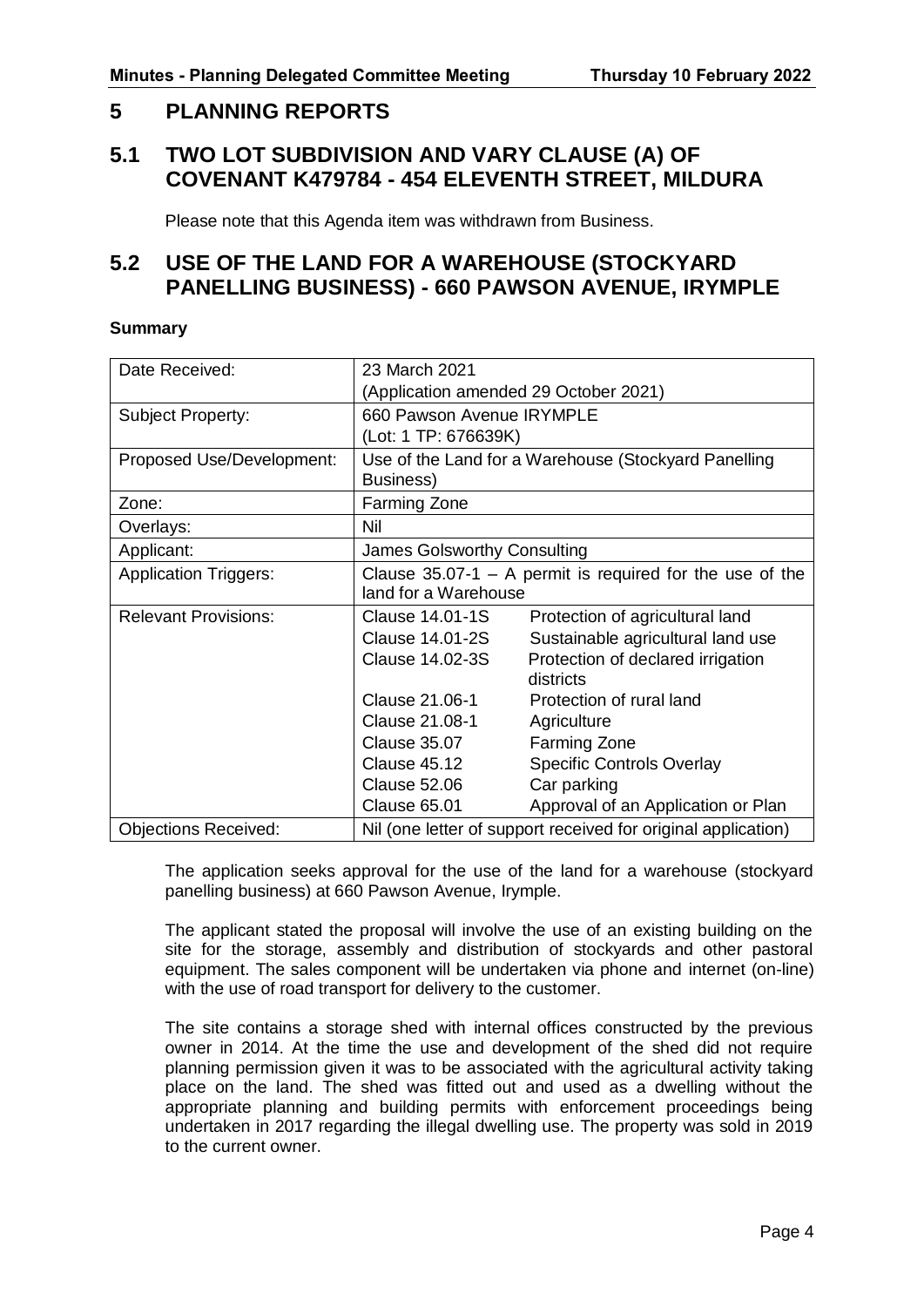Land surrounding the site is utilised for a mixture of horticultural and rural residential uses as well as vacant agricultural land to the south west which appears to be used for a motorcycle track.

Following an assessment of the application against the Mildura Planning Scheme, it is considered that the use is not supported by numerous state and local policies relating to agriculture; as well as the purpose of the Farming Zone and relevant decision guidelines.

The proposal does not support the use of the land or agriculture and as a result, it should be located within an industrial zone.

The application is therefore recommended for refusal.

#### Recommendation

That Council having caused notice of Planning Application No. 005.2021.0000087.001 to be given under section 52 of the *Planning and Environment Act 1987*, and having considered all the matters required under section 60 of the *Planning and Environment Act 1987* decide to issue a Notice of Decision to Refuse to Grant a Permit under the provisions of Clause 35.07-1 of the Mildura Planning Scheme in respect of the land known as 660 Pawson Avenue, Irymple and for use of the land for a warehouse, for the following reasons:

- (i) The proposal is inconsistent with the Planning Policy Framework in relation to agricultural land and rural development, specifically Clauses 14.01-1S, 14.01- 2S and 14.02-3S, which aim to manage development in rural area to protect and enhance agriculture and protect land in declared irrigation districts;
- (ii) The proposal is inconsistent with the Local Planning Framework in relation to agricultural land, specifically Clauses 21.06-1 and 21.08-1, which seek to protect the land for agriculture and horticulture and prevent agricultural land within the Mildura Older Irrigation Area from incremental loss and fragmentation by intrusion of non-agricultural uses. The proposed use does not have a direct nexus with the agricultural use of the land the proposal is located on; and
- (iii) The proposal is inconsistent with the objectives and decision guidelines of the Farming Zone, which seek to encourage the retention of productive agricultural land and to ensure that non-agricultural uses do not adversely affect the use of the land for agriculture. The proposal would result in the removal of agricultural land from the areas agricultural base, prevent the expansion of nearby agricultural activities and could constrain adjoining and nearby agricultural activities.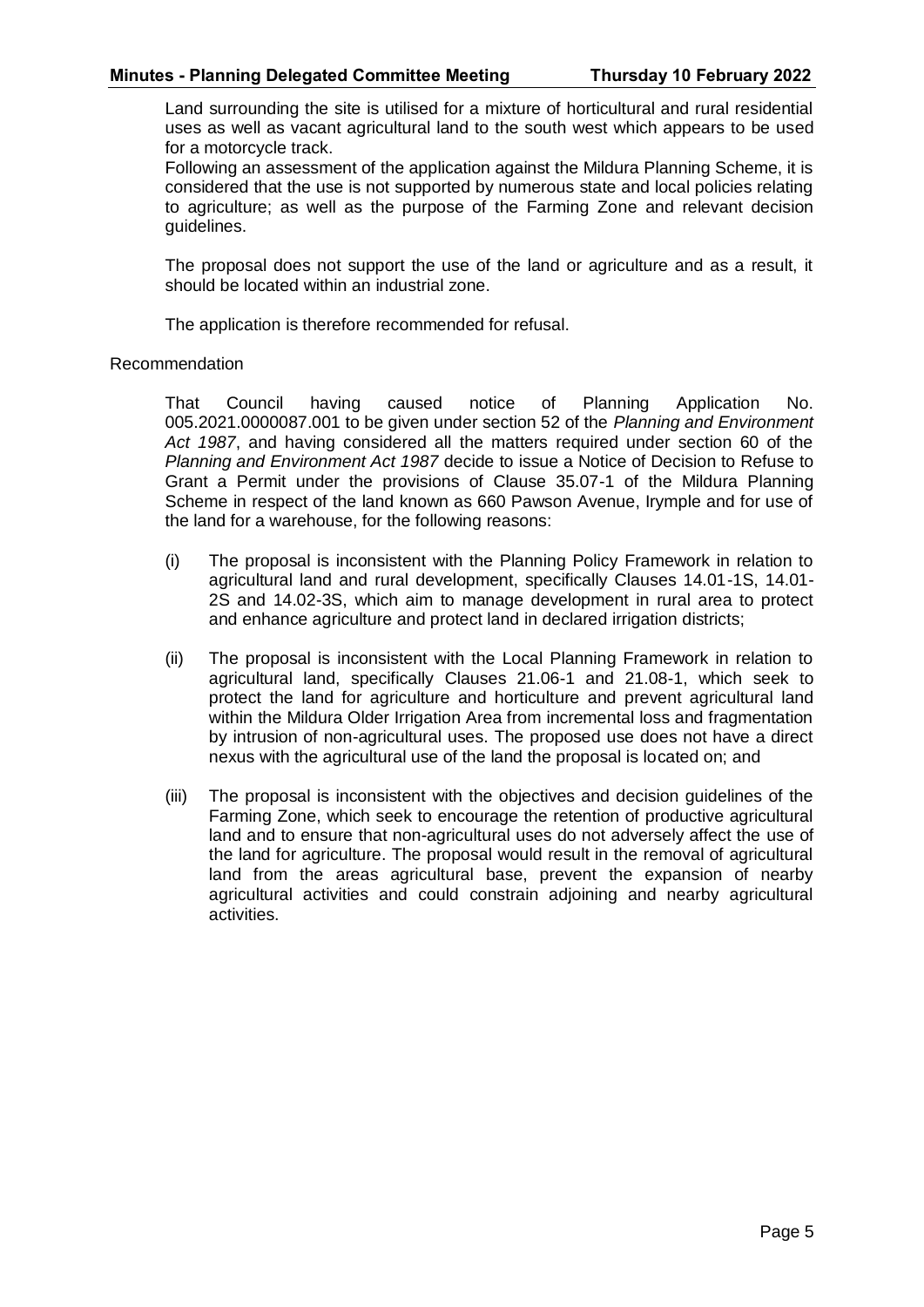*2022/0022*

**Moved: Cr Glenn Milne Seconded: Cr Ian Arney**

**That Council, having caused notice of Planning Application No. No. 005.2021.0000087.001 to be given under Section 52 of the Planning and Environment Act 1987 and or the planning scheme and having considered all the matters required under Section 60 of the Planning and Environment Act 1987 decides to Grant a Permit under the provisions of Clause 35.07-1 of the Mildura Planning Scheme in respect of the land known as 660 Pawson Avenue, Irymple and for use of the land for a warehouse inaccordance with the endorsed plans, with the application dated 26 October 2021, subject to the following conditions: of the land for a warehouse in accordance with the endorsed plans, with the application dated 26 October 2021, subject to the following conditions:**

- **(i) Prior to the commencement of the use amended plans to the satisfaction of the Responsible Authority must be submitted to and approved by the Responsible Authority. When approved, the plans will be endorsed and will then form part of the permit. The plans must be generally in accordance with the plans submitted with the application but modified to show:**
	- **a) Car parking spaces in accordance with the requirements of Clause 52.06-5 of the Mildura Planning Scheme.**
- **(ii) Concurrent with the plans required by Condition 1 of this permit, a Management Plan to the satisfaction of the Responsible Authority must be submitted to and approved by the Responsible Authority. Once approved, the Management Plan will be endorsed and will then form part of the permit. The Management Plan must provide for the following matters:**
	- **a) Measures to minimise the impact of vehicles arriving at, queuing and departing from the land.**
	- **b) Noise attenuation measures to be put in place to protect the amenity of nearby residents from the operation having regard to the EPA Guidelines.**
	- **c) Measures to minimise the generation and dispersal of dust.**
	- **d) Details of a 24 hour hotline for access to a contact person accountable for the activities occurring onsite and compliance with the Management Plan.**
- **(iii)The use as shown on the endorsed plans must not be altered or modified in any way without prior written consent of the Responsible Authority.**
- **(iv)The permit shall lapse if the business ceases or changes ownership.**

#### **Permit Expiry**

**The abovementioned planning permit expires if one of the following circumstances arise:**

- **a) The use is not started within two (2) years of the date of this permit;**
- **b) The use is discontinued for a period of two (2) years**

**The responsible Authority may extend the periods referred to if a request is made in writing in accordance with Section 69 of the** *Planning and Environment Act 1987.*

**CARRIED**